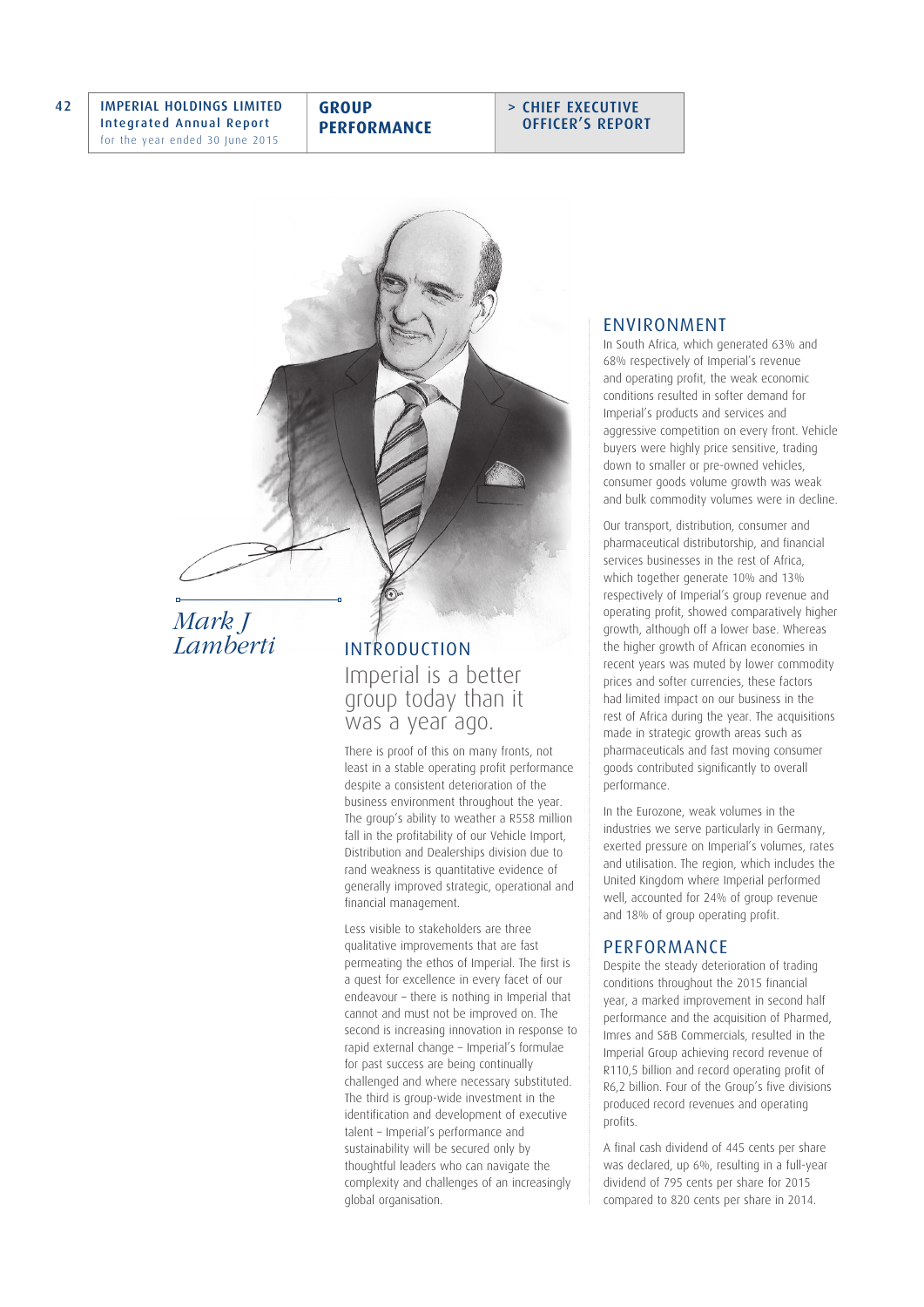

#### GROUP HIGHLIGHTS

RECORD REVENUE OF R110,5 **BILLION** 

RECORD OPERATING PROFIT OF

R6,2 **BILLION** 

 STABLE OPERATING PROFIT PERFORMANCE DESPITE DETERIORATION OF BUSINESS ENVIRONMENT

FOUR OF FIVE DIVISIONS PRODUCED RECORD REVENUES AND OPERATING PROFITS

> GENERALLY IMPROVED STRATEGIC, OPERATIONAL AND FINANCIAL MANAGEMENT

GROUP-WIDE INVESTMENT IN IDENTIFYING AND DEVELOPING EXECUTIVE TALENT

- **f** Detail and commentary on Imperial's financial position and performance is contained in the chief financial officer's report and on pages 46 to 51.
- **C** Details on the divisional operating performance are contained in the segmental commentary of Imperial's five divisions on pages 56 to 81.
- The definition of Imperial Holdings' role is set out in our business model on pages 8 and 9.

These results reflect the progress made on Imperial's previously espoused intent to decouple the group's performance from the impact of rand weakness on directly imported vehicles. Progress towards this objective has been achieved by developing less correlated activities within the vehicles value chain, and by increasing non-vehicle and foreign revenues and operating profits.

Non-vehicle revenue and operating profit increased 8% to R48,9 billion (43% of group revenue) and 14% to R3,7 billion (59% of group operating profit) respectively. Foreign revenue increased 17% to R41,1 billion (37% of group revenue) and foreign operating profit increased 23% to R2 billion (32% of group operating profit). Rest of Africa revenue increased 50% to R11.2 billion (10% of group revenue) and operating profit increased 60% to R835 million (13% of group operating profit).

### **STRATEGY**

Imperial's strategy is to drive growth and value creation through holding company (or parenting) interventions that enhance the ability of subsidiaries to compete and win in their chosen markets. Such interventions over the past year included: shaping Imperial's portfolio to achieve focused growth: raising allocating and controlling capital for value accretion; ensuring strategic clarity at subsidiary level; and developing executive capability for performance and sustainability.

The results of recent years have proven that the Imperial Group's performance is materially undermined by the impact of a rapidly weakening rand on the profitability of directly imported vehicles. An overarching objective is therefore to decrease the correlation between rand volatility and performance, while increasing management's influence over Imperial's growth, returns and sustainability.

To this end, on 12 March 2015 the board approved "Imperial 2016 – 2019", a threeyear strategy to create stakeholder value by achieving the following objectives:

Release capital and sharpen executive focus and return on effort, by disposing of assets that are non-core, strategically misaligned, underperforming or of low return on effort

- > Dilute the impact of rand volatility on the group by accelerating the organic and acquisitive growth of all businesses less currency sensitive than vehicle imports
- > Accelerate organic and acquisitive growth internationally, to counter the group's limited growth opportunities as a South African market leader in logistics and vehicles
- > Expand the strategic and leadership capabilities of Imperial's 150 most senior executives
- > Drive simplification, innovation, technological advantage and governance.

## MATERIAL ISSUES

The core tenets of this strategy are reflected in five material issues that underpin the group's ability to deliver capability-based growth and focused value creation for Imperial's stakeholders in the medium term.

## Driving focused growth

Our approach to growth is to build on and expand our capabilities to create shareholder value within our chosen lines of mobility. We aim to be strategically disciplined and focused, recognising our limitations and the risks of moving beyond business models, markets and geographies of reasonable familiarity. When we see compelling strategic and financial merit in doing so we will form compensatory relationships with principals, partners, clients or executives.

In South Africa our focus is to grow organically given the size and maturity of our domestic businesses. In Africa and Europe we will maximise organic growth and continue to seek acquisitions and adjacent opportunities that benefit from our ownership and deepen our penetration of the value chains.

We believe this approach will achieve niche domination or scale relevance, maximise returns on capital and executive attention, and mitigate key risks and regulatory constraints while emphasising the complementarity of our two major lines of mobility:

> "Logistics" will be Imperial's major growth vector. Strict capital allocation disciplines will be applied in pursuit of mainly international organic and acquisitive growth opportunities.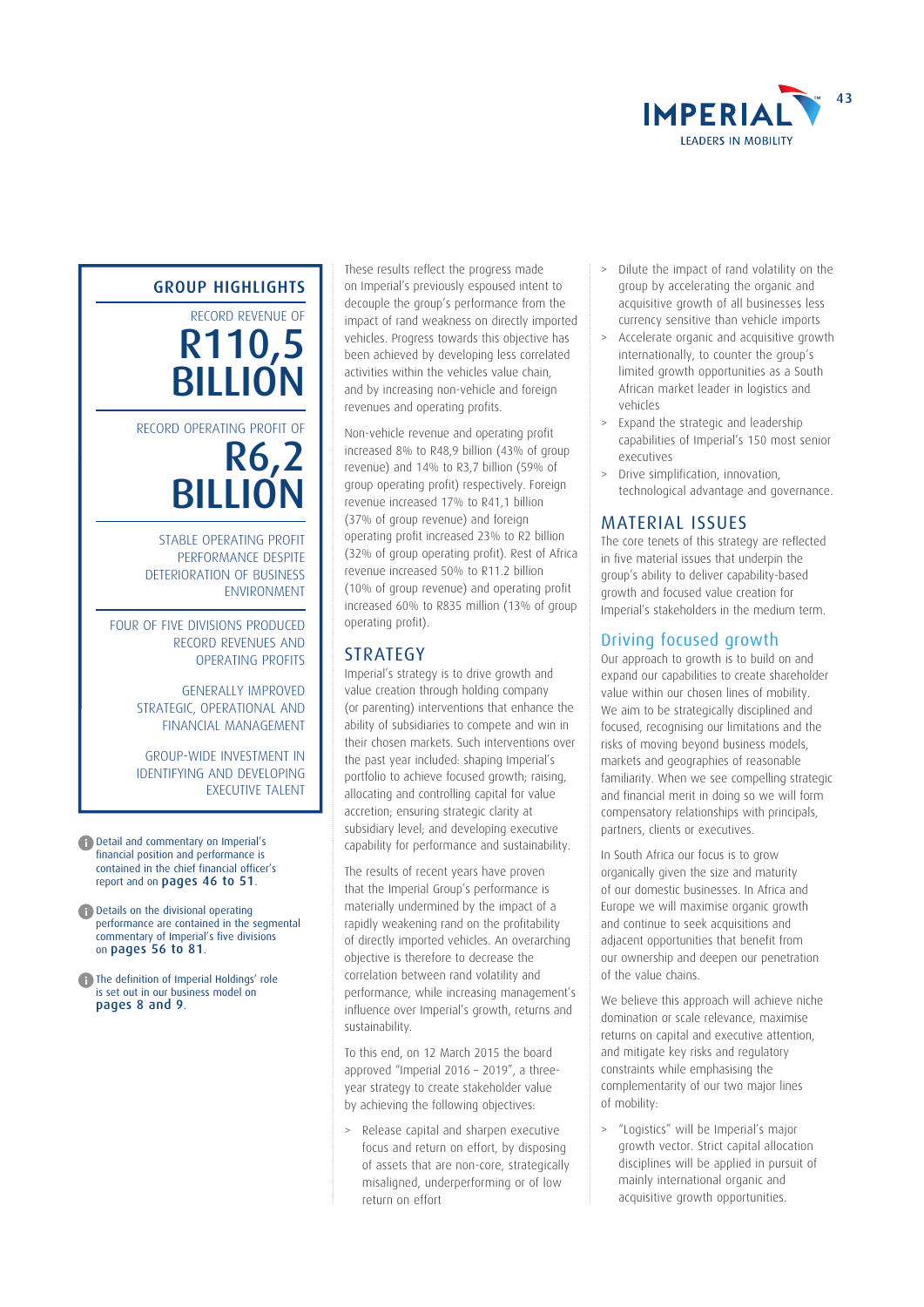**GROUP PERFORMANCE**





> "Vehicles" will be Imperial's major source of operating cash flow. Strict operating disciplines will be applied to mitigate consumer and currency volatility in a low-growth environment, with growth, cash holdings, annuity income and returns enhanced by vehicle-related financial services.

We further believe that strategic discipline heightens rather than stifles entrepreneurial creativity and provides a basis for executive compensation aligned to shareholder value creation.

#### Accessing and allocating capital to achieve risk-adjusted return on capital invested

Imperial's balance sheet and Moody's rating provides access to local and international debt capital at competitive rates. The group accesses and allocates capital from the centre to those sectors and jurisdictions where targeted growth will be achieved, based on clear strategy and expected returns. Investment in existing assets, organic growth or acquisitions is based on the medium-term achievement of a return on invested capital (ROIC) in excess of the weighted average cost of capital (WACC), with the latter risk adjusted by major jurisdiction. The achievement of ROIC > WACC is a major determinant of executive compensation.

### Reducing our exposure to currency risk

The negative impact of a fast-weakening rand on the performance of Imperial was manifest once more in the decline of the Vehicle Import, Distribution and Dealerships division's 2015 profits. Without in any way suppressing that division's absolute profitability, cash generation and returns, those revenue and profit streams specifically affected by the volatility of the rand, must in time become

a smaller part of Imperial. To this end we will continue to maximise hedging instruments while developing every non-currency related revenue and operating profit opportunity in the vehicles value chain and accelerating the organic and acquisitive growth of the rest of the group.

## Staffing for performance and succession

We believe that the performance and sustainability of Imperial will be assured by talented leadership. Building on an extraordinary depth of executive experience and expertise, we have embarked on a structured process to assess and develop Imperial's 150 most senior executives to equip them with the strategic and leadership skills necessary to respond effectively to the competitiveness, innovation and volatility faced by all businesses today.

This process will also address the specific short-term succession and transformation requirements facing Imperial, by identifying internally and externally, appointing and developing talented individuals, to lead Imperial in the years ahead.

Initiatives over the past year include: the implementation of a new talent management framework; the introduction of standardised human capital metrics and architecture; compensation benchmarking; and the appointment of 16 new executives to the most senior two layers of management including transitional arrangements for new CEOs to Hyundai, Renault and Logistics Rest of Africa.

We are mindful that the attraction and development of the desired level of talent requires a compelling employee value proposition, particularly in foreign markets where different requirements prevail, and we are determined to establish Imperial as an employer of choice in our sectors.